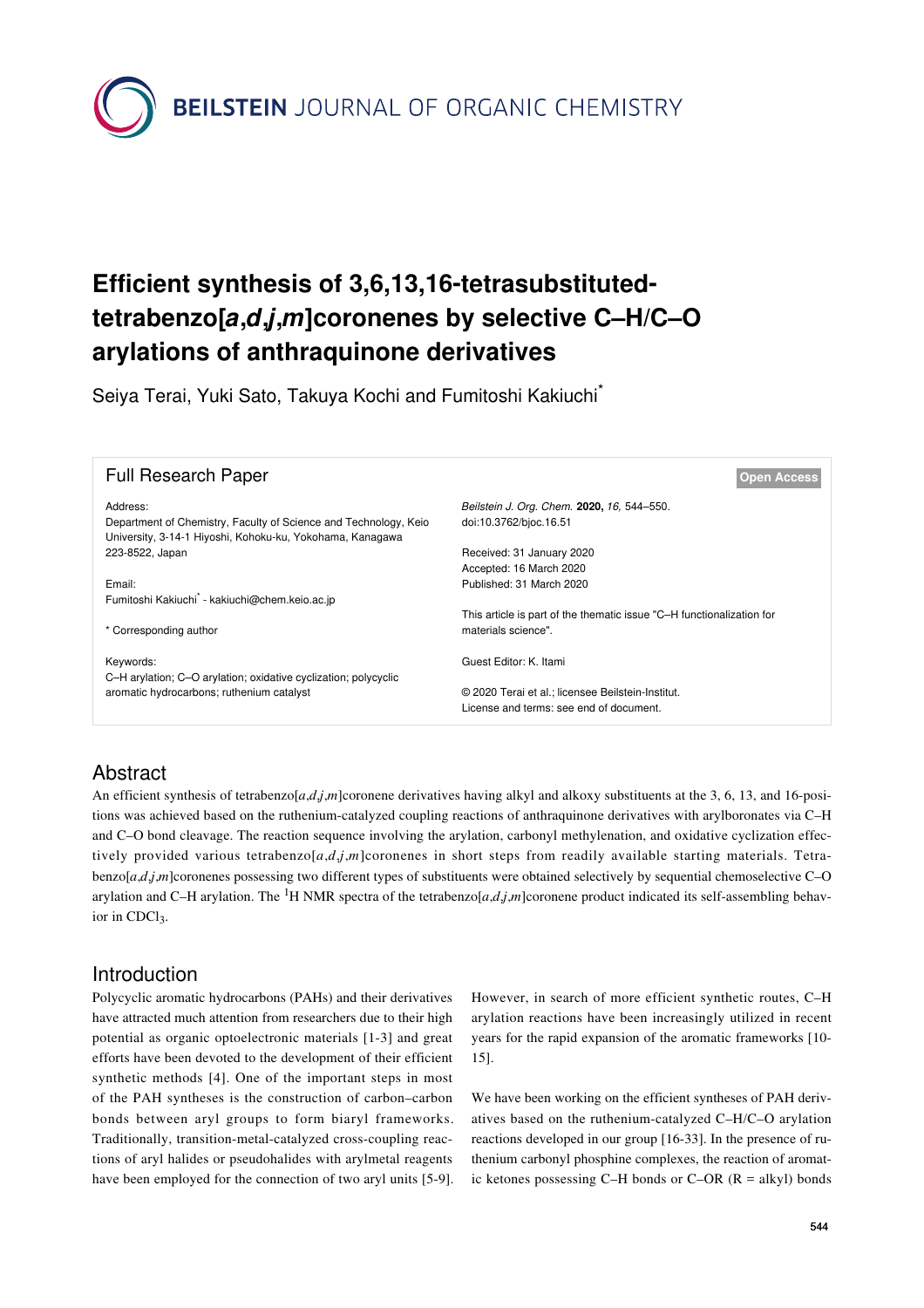with arylboronates provided C–H or C–O arylation products [\[21-33\]](#page-5-5). Anthraquinone was chosen as a convenient template for the PAH syntheses, because various anthraquinone derivatives possessing zero to four oxygen substituents at the *ortho*positions are readily available and the regioselective arylation at the positions of either C–H or C–O bonds provided a variety of multiarylated anthraquinone derivatives [\[16-20\]](#page-5-4). Using this method, we have synthesized various  $\pi$ -extended aromatic compounds such as multiarylated acenes [\[16,18,20\]](#page-5-4), dibenzo[*h*,*rst*]pentaphenes and dibenzo[*fg*,*qr*]pentacenes [\[19\]](#page-5-6).

In the course of our reaction development, it was found that an introduction of two different aryl groups at the *ortho*-positions can be achieved by chemoselective C–O arylation of aromatic ketones possessing both C–H and C–O bonds and subsequent C–H arylation. We envisioned that the application of this strategy to the anthraquinone template would provide its derivatives possessing two different types of aryl groups in a designed manner and lead to the preparation of tetrabenzo[ $a$ , $d$ , $j$ , $m$ ]coronenes having two different types of substituents ([Scheme 1](#page-1-0)). While 1,4,5,8-tetraarylanthraquinones prepared by the ruthenium-catalyzed C–H arylation of anthraquinone with a *para*-substituted arylboronate may be converted to 3,6,13,16-tetrasubstituted tetrabenzo $[a,d,j,m]$ coronenes via carbonyl methylenation and oxidative cyclization, the two-step sequential C–O and C–H arylation of 1,4dimethoxyanthraquinone followed by subsequent methylenation/cyclization would provide tetrabenzo $[a,d,j,m]$ coronenes having two different types of substituents.

Coronene derivatives such as hexabenzocoronenes and ovalenes have been extensively studied because of their optoelectronic and self-assembling properties [\[34-44\]](#page-5-7). Various synthetic methods have been developed for coronene derivatives in general [\[34-37\],](#page-5-7) however, only a few strategies have been reported for the syntheses of tetrabenzo $[a,d,j,m]$ coronenes [\[43,44\].](#page-6-0) Wu and co-workers reported the synthesis of 2,7,12,17 tetrasubstituted tetrabenzo[ $a$ , $d$ , $j$ , $m$ ]coronenes by using the Barton–Kellogg reaction, followed by dehydrogenative photocyclization, and FeCl3-mediated oxidative cyclization ([Scheme 2a](#page-2-0)) [\[43\]](#page-6-0). Tao, Chao, and co-workers succeeded in the preparation of similar tetrasubstituted tetrabenzocoronenes by a Corey–Fuchs reaction, followed by a Suzuki–Miyaura crosscoupling, and a two-step dehydrogenative cyclization using DDQ and FeCl<sub>3</sub> [\(Scheme 2b](#page-2-0)) [\[44\]](#page-6-1). However,  $3,6,13,16$ -tetrasubstituted tetrabenzo[ $a$ , $d$ , $j$ , $m$ ]coronenes have not been reported using these reported methods.

Here, we describe a convenient method for the synthesis of 3,6,13,16-tetrasubstituted tetrabenzo[*a*,*d*,*j*,*m*]coronenes based on a ruthenium-catalyzed C–O/C–H multiarylation of anthraquinone and its derivatives.

<span id="page-1-0"></span>

**Scheme 1:** Projected synthetic routes for 3,6,13,16-tetrasubstituted tetrabenzo[*a*,*d*,*j*,*m*]coronenes.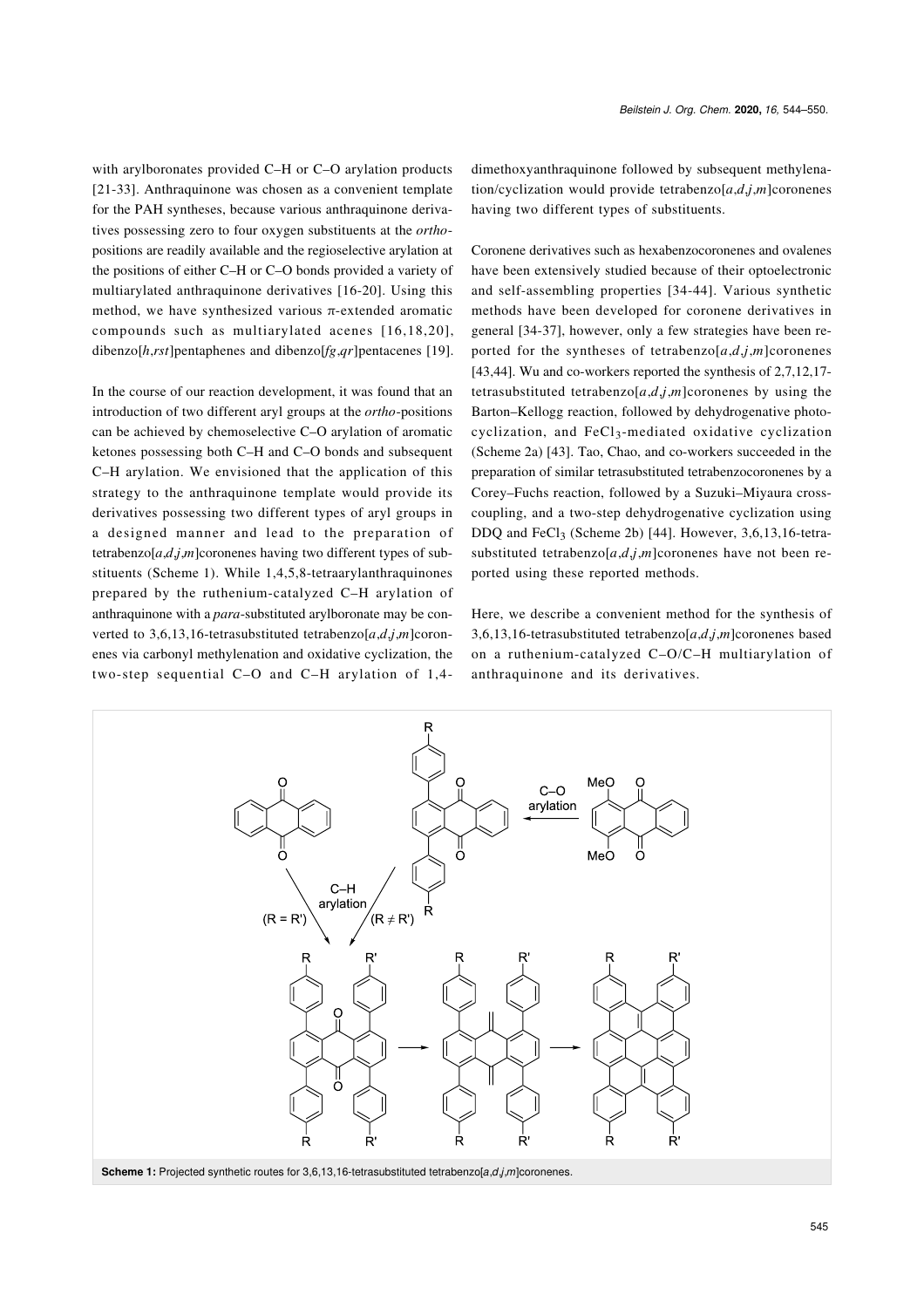<span id="page-2-0"></span>

## Results and Discussion

Our efforts toward the synthesis of tetrabenzo $[a,d,j,m]$ coronenes started with the preparation of tetraarylanthraquinones. Previously, we reported the synthesis of anthraquinone derivatives possessing four aryl groups at the 1, 4, 5, and 8-positions through a  $RuH<sub>2</sub>(CO)(PPh<sub>3</sub>)<sub>3</sub>$ -catalyzed C-H arylation of anthraquinone (**1**) with arylboronates **2** [\[16\].](#page-5-4) Using this method,

we examined the synthesis of a tetraarylanthraquinone possessing four hexyloxy groups. When the reaction of **1** with 4-hexyloxyphenylboronate **2a** was carried out in the presence of 20 mol % of  $\text{RuH}_2(CO)(\text{PPh}_3)$ <sub>3</sub> (3) in refluxing pinacolone, the corresponding tetraarylation product **4aa** was obtained in 57% yield [\(Scheme 3\)](#page-2-1). Tetrakis(4-hexylphenyl)anthraquinone (**4bb**), the synthesis of which has been described in the above-

<span id="page-2-1"></span>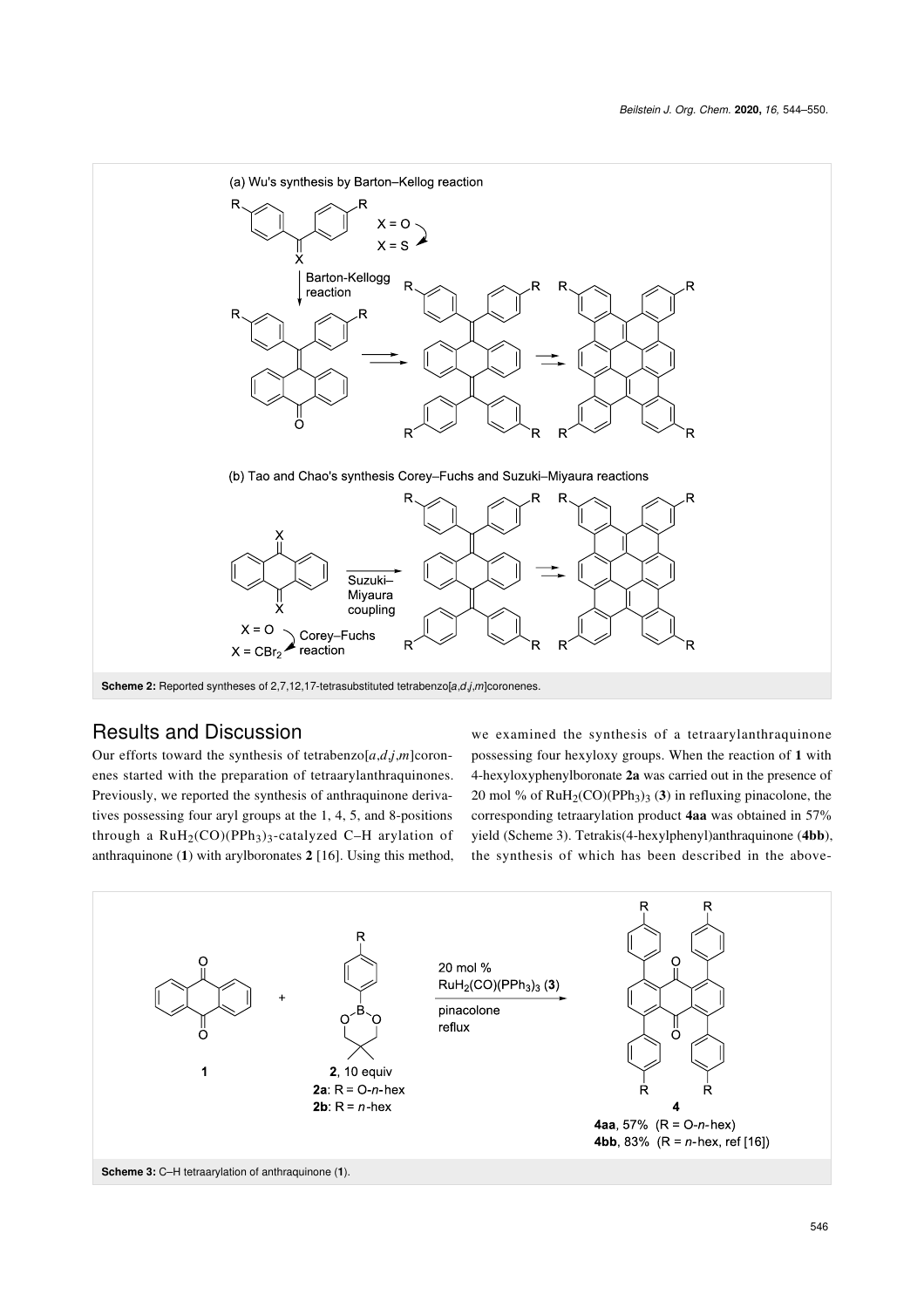mentioned publication [\[16\]](#page-5-4), was also prepared using 4-hexylphenylboronate (**2b**) accordingly and used for further transformations. The reaction of **1** with **2b** was also attempted using 10 mol % of **3**, however, it only gave mono-, di- and triarylation products, and the tetraarylation product **4bb** was not detected.

Tetraarylanthraquinones containing two different aryl groups were also prepared via the above-mentioned chemoselective C–O arylation and subsequent C–H arylation. The chemoselective C–O diarylation of 1,4-dimethoxyanthraquinone to form 1,4-diarylanthraquinones has been previously reported by our group [\[19\]](#page-5-6), and 1,4-bis(4-hexyloxyphenyl)anthraquinone (**5a**) and 1,4-bis(4-hexylphenyl)anthraquinone (**5b**) were prepared accordingly. When the reaction of **5a** with 4-methylphenylboronate **2c** was conducted in the presence of 40 mol % of **3** in refluxing pinacolone, the *ortho*-C–H diarylation occurred giving the 1,4-bis(4-hexyloxyphenyl)-5,8-bis(4-methylphenyl)anthraquinone (**4ac**) in 91% yield. The C–H diarylation of **5b** with **2a** also proceeded smoothly to provide the corresponding tetraarylanthraquinone **4ba** in 94% yield [\(Scheme 4\)](#page-3-0).

Next, the conversion of tetraarylanthraquinones **4** to tetrabenzo $[a,d,j,m]$ coronenes was investigated. After examining various carbonyl methylenation methods, we found that the dimethylenation products **6** can be obtained in high yields through methylation of the carbonyl groups, followed by dehy-

dration. Thus, the reaction of **4aa** with methyllithium and subsequent treatment of the crude diol with  $N a H_2PO_2 \cdot H_2O$ and NaI in refluxing acetic acid gave the corresponding dimethylenation product **6aa** in 96% yield ([Table 1,](#page-4-0) entry 1). The oxidative cyclization of **6aa** by treatment with 12 equiv of FeCl<sub>3</sub> at 35 °C for 0.5 h provided the desired tetrabenzo $[a,d,j,m]$ corronene derivative **7aa** in 37% yield. This method was also applicable to the conversion of tetrakis(4 hexylphenyl)anthraquinone **4bb** as well as the tetraarylanthraquinones containing two different aryl groups, **4ac** and **4ba**, leading to the corresponding tetrabenzo $[a,d,j,m]$ corronene derivatives, **7bb**, **7ac**, and **7ba**, respectively [\(Table 1,](#page-4-0) entries 2–4).

Next, the effect of the substituents in compounds **7** on their optical properties was studied by UV–vis spectroscopy ([Figure 1](#page-4-1)). The UV–vis spectra of **7aa**, **7bb**, and **7ba** were measured in chloroform, and the normalized UV–vis spectra are shown in [Figure 1](#page-4-1). These compounds showed similar peak patterns between 300 and 500 nm, and the  $\pi-\pi^*$  transitions (p-band) for **7aa**, **7bb**, and **7ba** were observed at 426 nm [\[11\]](#page-5-8). The peaks corresponding to n– $\pi^*$  transitions ( $\alpha$ -band) were observed at 456–469 nm and were red-shifted with growing intensity as the number of hexyloxy groups increases.

The self-assembling property of tetrabenzo $[a,d,j,m]$ coronene **7aa** was also examined ([Figure 2](#page-4-2)), as Wu and co-workers have studied the self-assembling property of the tetra-

<span id="page-3-0"></span>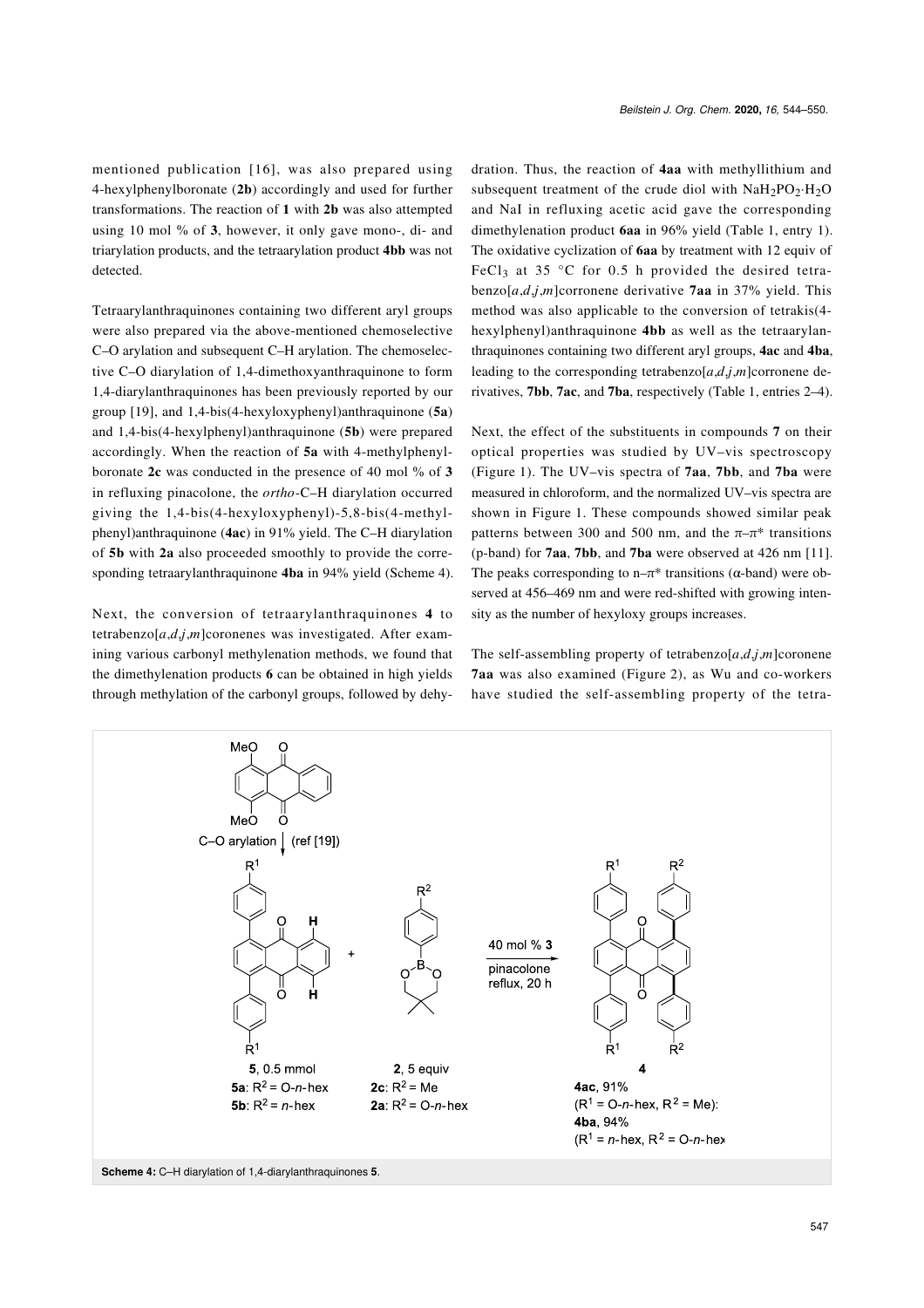<span id="page-4-0"></span>

2 h; <sup>b</sup>reaction conditions: **6** (0.02 mmol), FeCl<sub>3</sub> (0.24 mmol), MeNO<sub>2</sub> (1 mL), CH<sub>2</sub>Cl<sub>2</sub> (5 mL), gentle N<sub>2</sub> bubbling, 35 °C, 0.5 h.

<span id="page-4-1"></span>

benzo[*a*,*d*,*j*,*m*]coronene derivative possessing *n*-octyl groups at the 2, 7, 12, and 17-positions by  ${}^{1}H$  NMR spectroscopy and suggested its intermolecular  $\pi-\pi$  interaction in solution [\[10\]](#page-5-3). When the 1H NMR spectrum of **7aa** was measured at  $2 \times 10^{-3}$  M at rt, a considerable broadening of the signals in the aromatic region was observed. By increasing the temperature from rt to 60 °C, all signals in the aromatic region became sharper and low-field shifted. The dilution of the solution to  $5 \times 10^{-4}$  M at rt also led to a downfield shift and sharpening of the signals. These observations suggest that **7aa** assembles by intermolecular  $\pi$ –π interaction in CDCl<sub>3</sub> as was seen by Wu and co-workers for their compound possessing substituents at different positions.

<span id="page-4-2"></span>

<sup>1</sup>H NMR spectra of **7aa**.

# Conclusion

The synthesis of a new class of tetrabenzo[*a*,*d*,*j*,*m*]coronene derivatives having alkyl and alkoxy-substituents at the 3, 6, 13, and 16-positions was achieved based on a ruthenium-catalyzed coupling reaction of anthraquinone derivatives with arylboronates via a C–H or/and C–O bond cleavage. The reaction sequence involving the arylation, carbonyl methylenation, and oxidative cyclization effectively provided various 3,6,13,16 tetrasubstituted tetrabenzo[*a*,*d*,*j*,*m*]coronenes in short steps from readily available starting materials. The tetrabenzo[*a*,*d*,*j*,*m*]coronenes possessing two different types of sub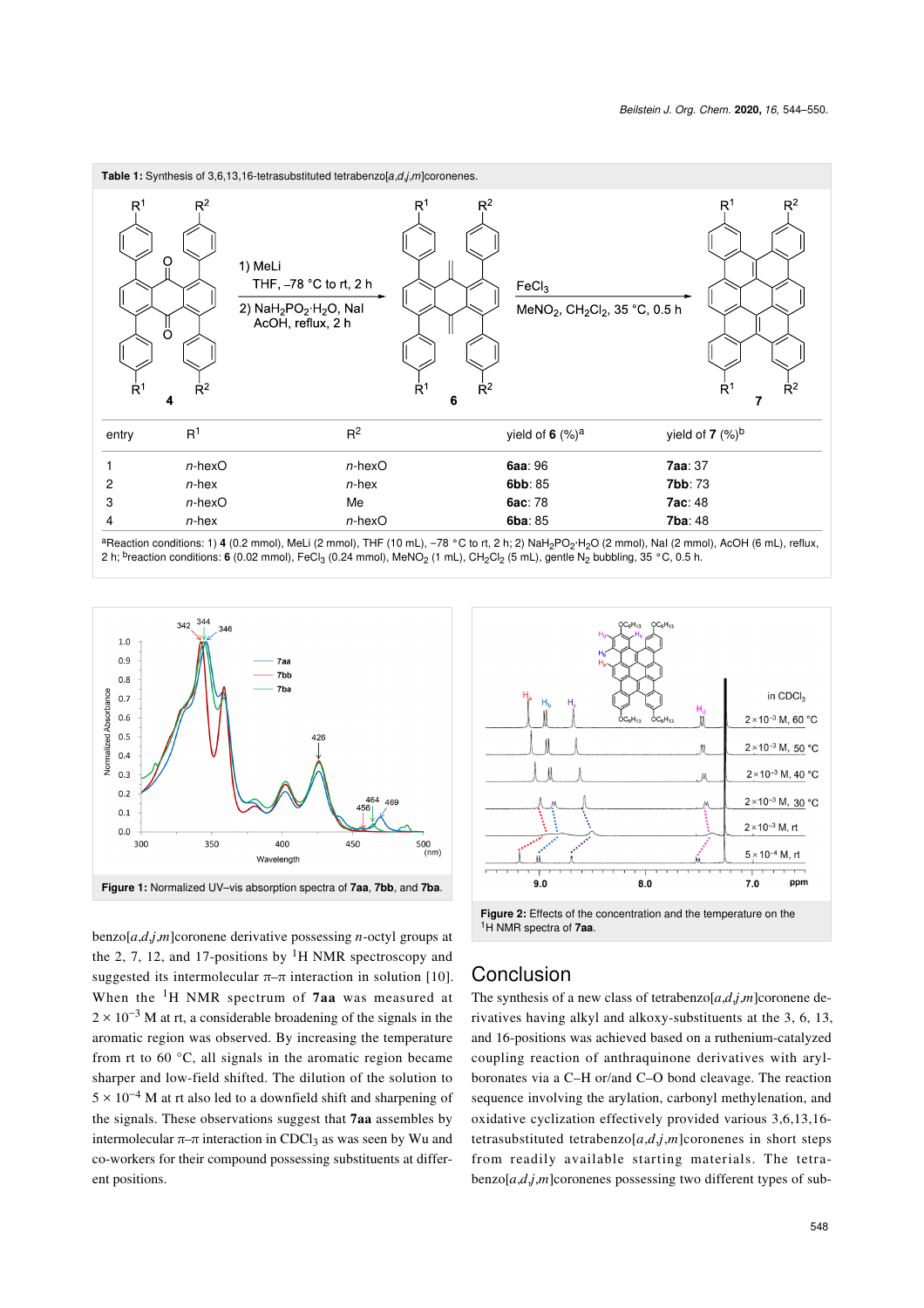stituents were obtained selectively by sequential chemoselective C–O and C–H arylations. The strategy developed in this study should be useful for the synthesis of PAH derivatives with multiple substituents having different properties.

# Supporting Information

#### Supporting Information File 1

General experimental procedures, characterization data and NMR spectra of new compounds.

[\[https://www.beilstein-journals.org/bjoc/content/](https://www.beilstein-journals.org/bjoc/content/supplementary/1860-5397-16-51-S1.pdf)

[supplementary/1860-5397-16-51-S1.pdf\]](https://www.beilstein-journals.org/bjoc/content/supplementary/1860-5397-16-51-S1.pdf)

# Funding

This work was supported, in part, by a Grant-in-Aid for Scientific Research on Innovative Areas 2707 "Middle molecule strategy" from the Ministry of Education, Culture, Sports, Science and Technology, Japan and by the Research Program of "Five-star Alliance" in "NJRC Mater. & Dev.". T.K. is grateful for financial support provided by JSPS KAKENHI Grant Number JP18H04271 (Precisely Designed Catalysts with Customized Scaffolding).

## ORCID® iDs

Fumitoshi Kakiuchi -<https://orcid.org/0000-0003-2605-4675>

### References

- <span id="page-5-0"></span>1. Grimsdale, A. C.; Leok Chan, K.; Martin, R. E.; Jokisz, P. G.; Holmes, A. B. *Chem. Rev.* **2009,** *109,* 897–1091. [doi:10.1021/cr000013v](https://doi.org/10.1021%2Fcr000013v)
- 2. Feng, F.; Liu, L.; Wang, S. *Nat. Protoc.* **2010,** *5,* 1255–1264. [doi:10.1038/nprot.2010.79](https://doi.org/10.1038%2Fnprot.2010.79)
- 3. Wang, C.; Dong, H.; Hu, W.; Liu, Y.; Zhu, D. *Chem. Rev.* **2012,** *112,* 2208–2267. [doi:10.1021/cr100380z](https://doi.org/10.1021%2Fcr100380z)
- <span id="page-5-1"></span>4. Narita, A.; Wang, X.-Y.; Feng, X.; Müllen, K. *Chem. Soc. Rev.* **2015,** *44,* 6616–6643. [doi:10.1039/c5cs00183h](https://doi.org/10.1039%2Fc5cs00183h)
- <span id="page-5-2"></span>5. Miyaura, N., Ed. *Cross-Coupling Reactions: A Practical Guide; Top. Curr. Chem.*, Vol. 2019; 2002. [doi:10.1007/3-540-45313-x](https://doi.org/10.1007%2F3-540-45313-x)
- 6. Martin, R.; Buchwald, S. L. *Acc. Chem. Res.* **2008,** *41,* 1461–1473. [doi:10.1021/ar800036s](https://doi.org/10.1021%2Far800036s)
- 7. Nishihara, Y., Ed. *Applied Cross-Coupling Reactions;* Springer: Heidelberg, Germany, 2013. [doi:10.1007/978-3-642-32368-3](https://doi.org/10.1007%2F978-3-642-32368-3)
- 8. de Meijere, A.; Bräse, S.; Oestreich, M., Eds. *Metal-Catalyzed Cross-Coupling Reactions and More;* Wiley-VCH: Weinheim, Germany, 2014. [doi:10.1002/9783527655588](https://doi.org/10.1002%2F9783527655588)
- 9. Tobisu, M.; Chatani, N. *Acc. Chem. Res.* **2015,** *48,* 1717–1726. [doi:10.1021/acs.accounts.5b00051](https://doi.org/10.1021%2Facs.accounts.5b00051)
- <span id="page-5-3"></span>10. Hussain, I.; Singh, T. *Adv. Synth. Catal.* **2014,** *356,* 1661–1696. [doi:10.1002/adsc.201400178](https://doi.org/10.1002%2Fadsc.201400178)
- <span id="page-5-8"></span>11.Kuninobu, Y.; Sueki, S. *Synthesis* **2015,** *47,* 3823–3845. [doi:10.1055/s-0035-1560346](https://doi.org/10.1055%2Fs-0035-1560346)
- 12.Segawa, Y.; Maekawa, T.; Itami, K. *Angew. Chem., Int. Ed.* **2015,** *54,* 66–81. [doi:10.1002/anie.201403729](https://doi.org/10.1002%2Fanie.201403729)
- 13.Sharma, U.; Modak, A.; Maity, S.; Maji, A.; Maiti, D. Direct arylation via C–H activation. In *New Trends in Cross-Coupling: Theory and Applications;* Colacot, T. J., Ed.; RSC Publishing: Cambridge, UK, 2015; pp 551–609. [doi:10.1039/9781782620259-00551](https://doi.org/10.1039%2F9781782620259-00551)
- 14.Zha, G.-F.; Qin, H.-L.; Kantchev, E. A. B. *RSC Adv.* **2016,** *6,* 30875–30885. [doi:10.1039/c6ra02742c](https://doi.org/10.1039%2Fc6ra02742c)
- 15. Hagui, W.; Doucet, H.; Soulé, J.-F. *Chem* **2019,** *5,* 2006–2078. [doi:10.1016/j.chempr.2019.06.005](https://doi.org/10.1016%2Fj.chempr.2019.06.005)
- <span id="page-5-4"></span>16.Kitazawa, K.; Kochi, T.; Sato, M.; Kakiuchi, F. *Org. Lett.* **2009,** *11,* 1951–1954. [doi:10.1021/ol900393x](https://doi.org/10.1021%2Fol900393x)
- 17.Kitazawa, K.; Kochi, T.; Nitani, M.; Ie, Y.; Aso, Y.; Kakiuchi, F. *Chem. Lett.* **2011,** *40,* 300–302. [doi:10.1246/cl.2011.300](https://doi.org/10.1246%2Fcl.2011.300)
- 18. Matsumura, D.; Kitazawa, K.; Terai, S.; Kochi, T.; Ie, Y.; Nitani, M.; Aso, Y.; Kakiuchi, F. *Org. Lett.* **2012,** *14,* 3882–3885. [doi:10.1021/ol301608m](https://doi.org/10.1021%2Fol301608m)
- <span id="page-5-6"></span>19.Suzuki, Y.; Yamada, K.; Watanabe, K.; Kochi, T.; Ie, Y.; Aso, Y.; Kakiuchi, F. *Org. Lett.* **2017,** *19,* 3791–3794. [doi:10.1021/acs.orglett.7b01666](https://doi.org/10.1021%2Facs.orglett.7b01666)
- 20. Izumoto, A.; Kondo, H.; Kochi, T.; Kakiuchi, F. *Synlett* **2017,** *28,* 2609–2613. [doi:10.1055/s-0036-1590937](https://doi.org/10.1055%2Fs-0036-1590937)
- <span id="page-5-5"></span>21.Kakiuchi, F.; Kan, S.; Igi, K.; Chatani, N.; Murai, S. *J. Am. Chem. Soc.* **2003,** *125,* 1698–1699. [doi:10.1021/ja029273f](https://doi.org/10.1021%2Fja029273f)
- 22.Kakiuchi, F.; Matsuura, Y.; Kan, S.; Chatani, N. *J. Am. Chem. Soc.* **2005,** *127,* 5936–5945. [doi:10.1021/ja043334n](https://doi.org/10.1021%2Fja043334n)
- 23.Kitazawa, K.; Kotani, M.; Kochi, T.; Langeloth, M.; Kakiuchi, F. *J. Organomet. Chem.* **2010,** *695,* 1163–1167. [doi:10.1016/j.jorganchem.2010.01.022](https://doi.org/10.1016%2Fj.jorganchem.2010.01.022)
- 24. Hiroshima, S.; Matsumura, D.; Kochi, T.; Kakiuchi, F. *Org. Lett.* **2010,** *12,* 5318–5321. [doi:10.1021/ol102325f](https://doi.org/10.1021%2Fol102325f)
- 25.Ogiwara, Y.; Miyake, M.; Kochi, T.; Kakiuchi, F. *Organometallics* **2017,** *36,* 159–164. [doi:10.1021/acs.organomet.6b00540](https://doi.org/10.1021%2Facs.organomet.6b00540)
- 26.Koseki, Y.; Kitazawa, K.; Miyake, M.; Kochi, T.; Kakiuchi, F. *J. Org. Chem.* **2017,** *82,* 6503–6510. [doi:10.1021/acs.joc.6b02623](https://doi.org/10.1021%2Facs.joc.6b02623)
- 27.Suzuki, I.; Kondo, H.; Kochi, T.; Kakiuchi, F. *J. Org. Chem.* **2019,** *84,* 12975–12982. [doi:10.1021/acs.joc.9b01756](https://doi.org/10.1021%2Facs.joc.9b01756)
- 28.Kakiuchi, F.; Usui, M.; Ueno, S.; Chatani, N.; Murai, S. *J. Am. Chem. Soc.* **2004,** *126,* 2706–2707. [doi:10.1021/ja0393170](https://doi.org/10.1021%2Fja0393170)
- 29. Ueno, S.; Mizushima, E.; Chatani, N.; Kakiuchi, F. *J. Am. Chem. Soc.* **2006,** *128,* 16516–16517. [doi:10.1021/ja067612p](https://doi.org/10.1021%2Fja067612p)
- 30.Ogiwara, Y.; Kochi, T.; Kakiuchi, F. *Org. Lett.* **2011,** *13,* 3254–3257. [doi:10.1021/ol2012007](https://doi.org/10.1021%2Fol2012007)
- 31.Kondo, H.; Akiba, N.; Kochi, T.; Kakiuchi, F. *Angew. Chem., Int. Ed.* **2015,** *54,* 9293–9297. [doi:10.1002/anie.201503641](https://doi.org/10.1002%2Fanie.201503641)
- 32.Kondo, H.; Kochi, T.; Kakiuchi, F. *Org. Lett.* **2017,** *19,* 794–797. [doi:10.1021/acs.orglett.6b03761](https://doi.org/10.1021%2Facs.orglett.6b03761)
- 33.Kondo, H.; Kochi, T.; Kakiuchi, F. *Chem. Eur. J.* **2020,** *26,* 1737–1741. [doi:10.1002/chem.201905157](https://doi.org/10.1002%2Fchem.201905157)
- <span id="page-5-7"></span>34.Feng, X.; Pisula, W.; Müllen, K. *Pure Appl. Chem.* **2009,** *81,* 2203–2224. [doi:10.1351/pac-con-09-07-07](https://doi.org/10.1351%2Fpac-con-09-07-07)
- 35. Hopf, H. *Chem. Rec.* **2014,** *14,* 979–1000. [doi:10.1002/tcr.201402056](https://doi.org/10.1002%2Ftcr.201402056)
- 36.Zhang, Q.; Peng, H.; Zhang, G.; Lu, Q.; Chang, J.; Dong, Y.; Shi, X.; Wei, J. *J. Am. Chem. Soc.* **2014,** *136,* 5057–5064. [doi:10.1021/ja413018f](https://doi.org/10.1021%2Fja413018f)
- 37. Hirose, T.; Miyazaki, Y.; Watabe, M.; Akimoto, S.; Tachikawa, T.; Kodama, K.; Yasutake, M. *Tetrahedron* **2015,** *71,* 4714–4721. [doi:10.1016/j.tet.2015.05.071](https://doi.org/10.1016%2Fj.tet.2015.05.071)
- 38.Witte, G.; Wöll, C. *J. Mater. Res.* **2004,** *19,* 1889–1916. [doi:10.1557/jmr.2004.0251](https://doi.org/10.1557%2Fjmr.2004.0251)
- 39.Wu, J.; Pisula, W.; Müllen, K. *Chem. Rev.* **2007,** *107,* 718–747. [doi:10.1021/cr068010r](https://doi.org/10.1021%2Fcr068010r)